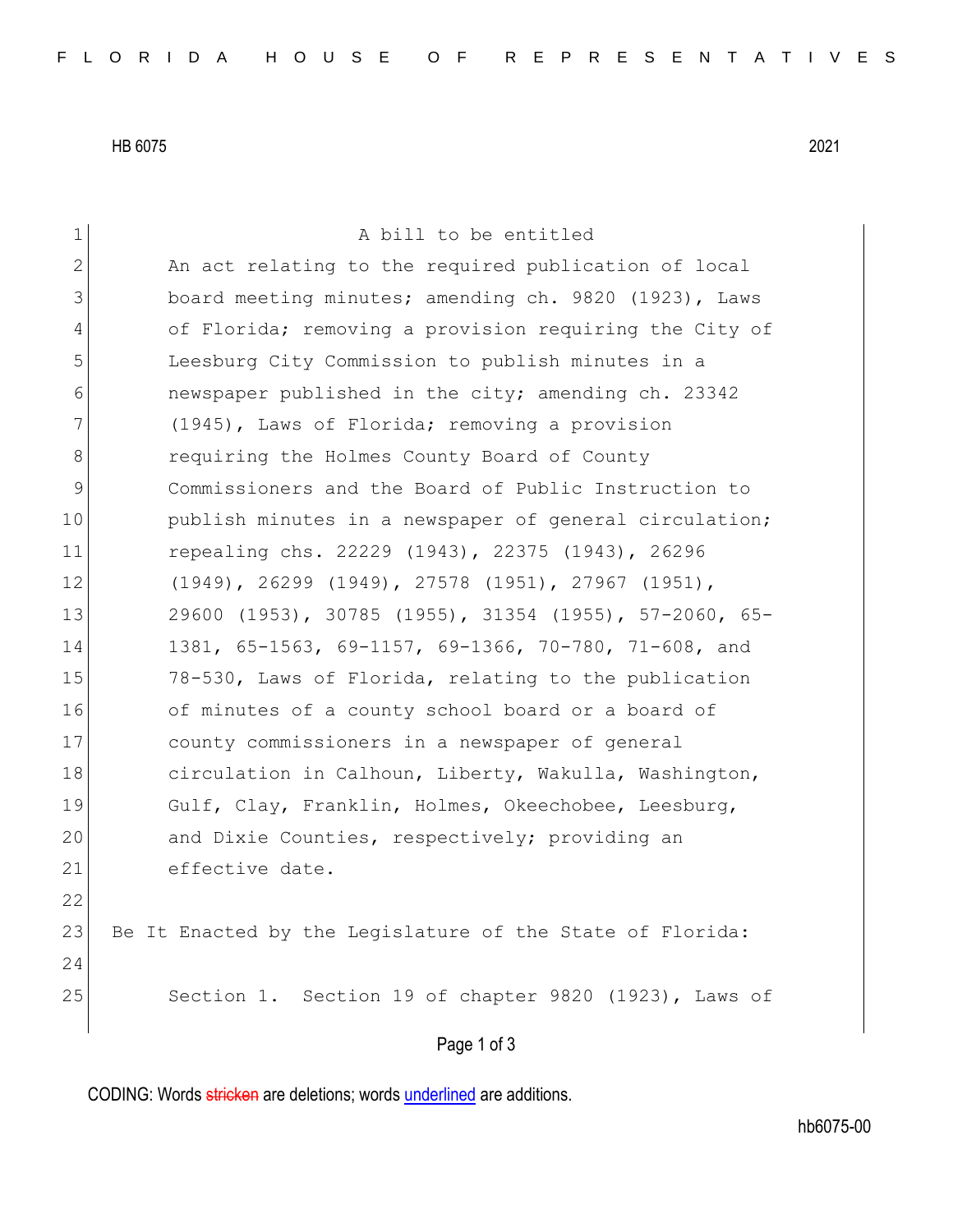## HB 6075 2021

| 26 | Florida, is amended to read:                                     |
|----|------------------------------------------------------------------|
| 27 | Section 19. It shall be the duty of the City Clerk and           |
| 28 | Auditor to keep correct minutes of the proceedings of the City   |
| 29 | Commission and enter the same in a suitable book to be kept for  |
| 30 | the purpose. He shall also see that the minutes are promptly     |
| 31 | printed in some newspaper published in the City. The Mayor-      |
| 32 | Commissioner and the City Clerk and Auditor shall sign each and  |
| 33 | every minute of the Council, when duly recorded in the minute    |
| 34 | book. It shall also be the duty of said City Clerk and Auditor   |
| 35 | to record all ordinances and resolutions passed by the said City |
| 36 | Commission after the approval of the same by the Mayor in the    |
| 37 | proper ordinance book, and see that same are duly promulgated by |
| 38 | publishing same in some newspaper in said city after the         |
|    |                                                                  |
| 39 | adoption of the same.                                            |
| 40 | Section 2. Section 2 of chapter 23342 (1945), Laws of            |
| 41 | Florida, is amended to read:                                     |
| 42 | Section 2. The publications provided by the Act shall be         |
| 43 | published in a newspaper of general circulation in Holmes        |
| 44 | County, Florida, provided, however, that the cost of publishing  |
| 45 | same shall not exceed the amount of Twenty-five Dollars per      |
| 46 | month for each and in the event that such publication for any    |
| 47 | month should cost more than the amount of Twenty-five Dollars to |
| 48 | publish, then the Board required herein to publish its minutes   |
| 49 | shall publish the same for such month by posting a true and      |
| 50 | correct certified copy thereof, at the front door of the Court   |

Page 2 of 3

CODING: Words stricken are deletions; words underlined are additions.